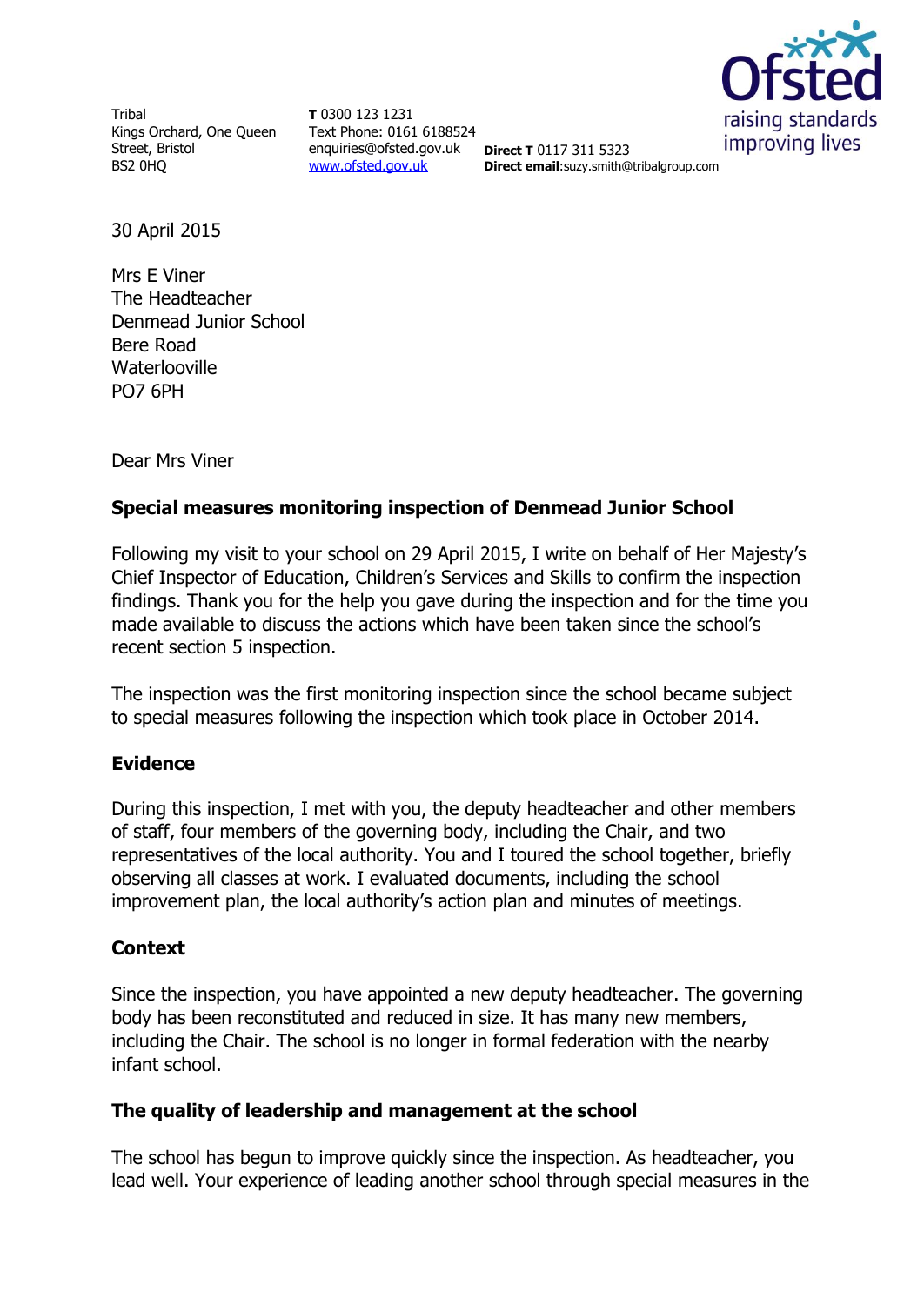

past is valuable. Rightly, you balance carefully the need for swift improvement with ensuring the changes are sustainable. You also balance support and challenge very well. As a result, members of staff understand and accept the changes being pursued. Their expectations are clearly higher. Staff training and development are thoughtfully structured and considered.

The deputy headteacher has a suitable portfolio of management duties, including responsibility for inclusion and managing the work of the special educational needs coordinator. She is pleased with the external coaching she receives. She speaks with passion about her responsibilities and explains her work and its impact clearly. For example, she has changed, for the better, the ways in which pupils entitled to the pupil premium are served and their needs met. There is some evidence of improvements in the outcomes for these pupils, but it is a mixed picture.

The roles of some other key leaders are being developed well. The leader for English has identified clear subject priorities, which include providing staff with a curriculum framework. However, the roles of subject leaders beyond English and mathematics are underdeveloped. This means that, as you have identified, pupils do not yet receive a rich and broad curriculum. Positively, a link with a school in Mexico is being usefully developed.

Performance management for staff is appropriately organised. So are regular progress meetings in which members of staff regularly discuss and check how well each pupil is learning. These discussions provide increased responsibility and accountability for class teachers and year group leaders. Using the well-organised data available, you expect better results at Year 6 this year.

Our visits to classrooms, together with your own reports and evaluations, indicate clearly that the school is already different and better. In all 12 classes, pupils were suitably engaged in worthwhile learning tasks. They contributed sensibly to discussions, as appropriate. Their behaviour was usually positive and well focused. The classrooms themselves were all interesting and stimulating for pupils. In Years 4, 5 and 6, pupils' writing was at a lower standard than should be expected, although improving. The writing I saw in Year 3 pupils' books was of a better standard for their age. The quality of pupils' handwriting across the school was mixed, with considerable inconsistencies of style. However, pupils often set out their work neatly. There are some improvements in marking and opportunities for pupils to respond to marking comments.

The school improvement plan is a well-organised and useful document. It is having an impact. You keep reliable evidence of emerging progress against the relevant targets. Many of these targets are well written, but some lack sharpness and many could be usefully related to outcomes for pupils.